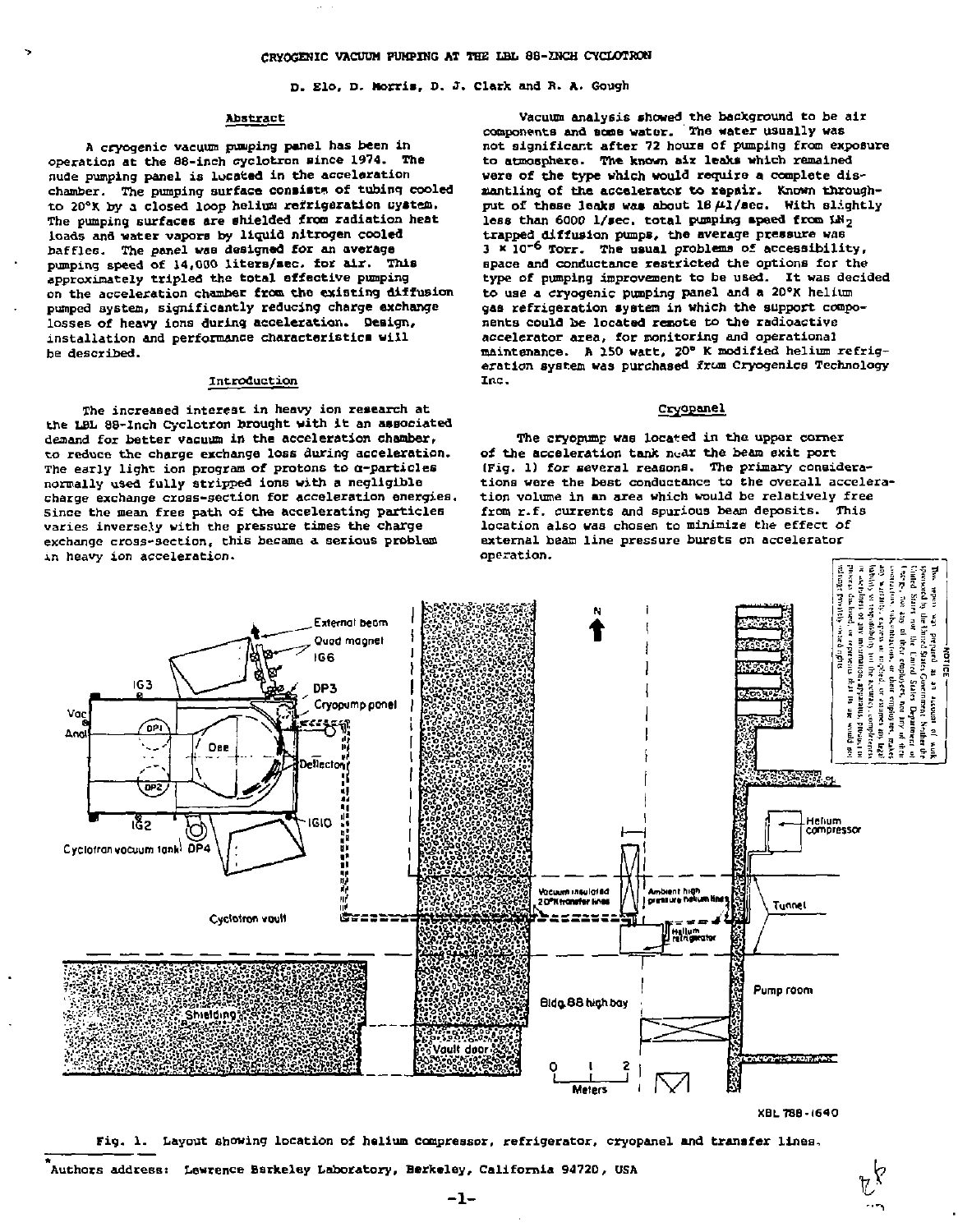Fiyure 2 shows a cross section of the aesigned cryopanel. The 20°K.surface was a .5" dia. copper tube shielded with 80°K LN<sub>2</sub> cooled radiation heat shields and supported and restrained with stainless steel wire. It was estimated this cross-section would have a punping speed of approximately 36 1/eec. per inch of length for a total pumping speed of 14,000 l/sec, for nitrogen. Other than chemical<br>cleaning no special preparation was made on the copper surfaces of the 20°K or 80°K surfaces since it was felt that emissivities would change very quickly due to vapor condensates. The total heat load on the 20°K surfaces due to radiation, conductivity and cryopumping was estimated to be slightly over 5 watts.

# Transfer Lines

The cryopanel was connected to the refrigeration expansion engine by vacuum jacketed Guperinsulated transfer lines. Both supply and return lines were approximately 60 running feet long each. The lines were designed with removable sections near the cryopanel and expansion engine,with bayonet connectors to allow servicing these units without breaking the vacuum jacket?. The inner 20°K helium line was nominal 3/4" rigid copper line. The inner line was wrapped with 34 layers of double face oluminized Mylar. Alternate layers were embossed for layer separation to improve the insulation factor and promote vacuum pump out. The thermal conductivity value was estimated to be 1.3 yw/em/°K. The outer vacuum casing was nominal 3" copper line with expansion joints in the straight sections of line where differential expansion exceeded .25 inches. The total heat loss was estimated to be 20 watts, the bulk of which was heat transfer losses at the bayonet connectors.

## Refrigeration System

For serviceability and performance monitoring the refrigeration expansion engine was located outside the accelerator radiation shielding vault. {Fig. 1). The system controls and gages were located in this unit. The helium compressor was located in a room outside the normal work areas to minimize noise levels and to be near the required utilities.





### Operation

A running log of temperatures and pressures was kept. Readings were taken at least every 8 hours. The log proved to be valuable in maintenance and trouble •hooting performance.

In almost four years of operations, 18 thousand hours of cryogenic pump operation have been logged. The cryo system was turned on only when needed to conserve the 25 KW of power required. Typically, the cool down time to reach 27°K where N<sub>2</sub> pumping takes place has been 8 hours. The relative accelerator pressure drops were in accordance with the increased total pumping speed as estimated.

The nude placement of the cryopanel in the accelerator chamber gave the maximum pumping possible but also changed the operating philosophy in some respectB. since it could not be isolated, inadvertant pressure bursts had to be avoided. Where dynamic pumping swept all gas loads out of the system, cryogenic pumping collected past gas history only to be dumped at another time. If gas loads saturated the cryopanel pumping surfaces the condensates had to be "flashed off" to recover pumping action. This operation usually required heating the helium lines to 35°K to boil off N<sub>2</sub>, Ar, O<sub>2</sub> condensates. The total time required to do this operation and recover pumping temperatures was about 30 minutes. Small water leaks of short duration many times did not seriously offset cryo pumping since the LK2 cooled surfaces protected the 20°K surfaces.

weekly maintenance usually involved cryo-scrbtion clean up of the helium gas in the refrigeration system. Vacuum insulating jacket pressures were usually checked, pumped out and isolated at ambient temperatures when required. L'ubrication points were checked and lightly touched up only if required. Valve settings were usually checked when the system was running and in the 20°K range of temperatures.

Annual maintenance usually involved an overhaul of the expansion engines. The valve seats and seals were replaced and piston seals checked and replaced as required. Usually lubricants were found to have migrated beyond moving seals, so all parts were thoroughly cleaned and dried. After reassembly a minimum of vacuum clean up was performed. The final clean up was always performed with warm positive helium pressure purging and cryosorbtion trapping.

Major breakdowns have not been numerous. Two leaf valve failures in the compressor high pressure stage were traced to faulty valve plate fabrication and corrected by CTi. A faulty weld in the expansion engine counter flow heat exchanger showed up after several thousand hours of operation. An expansion engine connecting rod bearing failure was spectacular and exciting but was not extensively damaging. A compressor high pressure gage rupture rousted our fixe department another time. One might have classed most of these failures as being educationally familiarizing with the equipment.

Future plans call for an expansion of cryo pumping and better temperature monitoring of pumping surfaces.

#### Beam Teats

Several test runs were carried out on beams accelerated in the cyclotron to measure the effect of the cryopump on charge exchange beam attenuation during acceleration. Two conditions were used: "cryopump on" with the helium lines at their normal pumping temperature of 22°K, and "cryopump off" with a heater on the